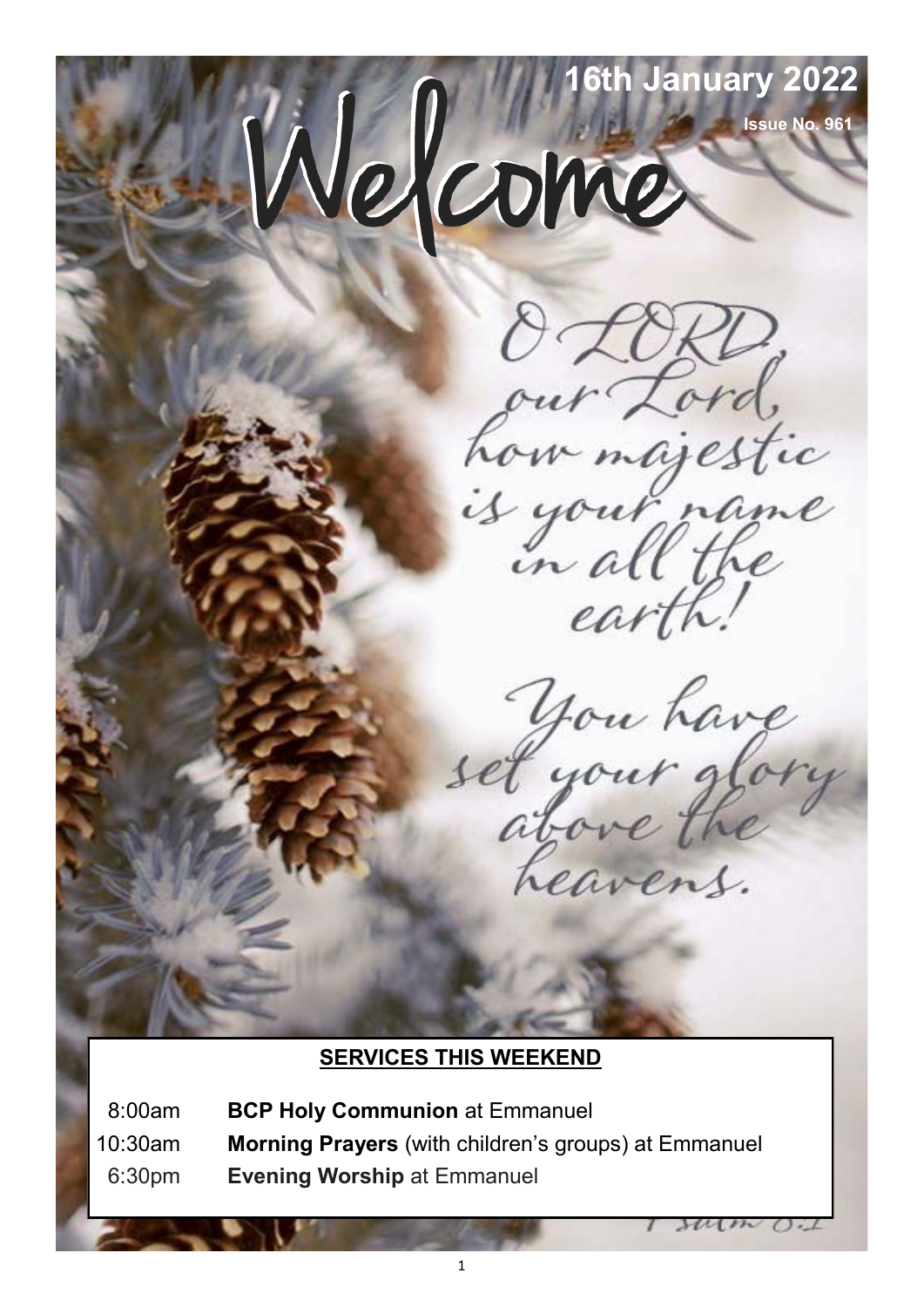# **YOU TUBE SUNDAY SERVICE STREAMING LINK**

**<https://www.youtube.com/channel/UCqTPdwPeUXD1TIFuG76xLfg>**

## **NOTE**

Warmest greetings from Bunia! We received with great joy the news of the transfer of £530 from your church group. We thank you very sincerely for speaking for us, and for the church to choose Shalom University as its November 'Mission of the Month'. Our very sincere thanks to the church this fund will contribute very greatly to the development of our PhD research projects, work which is now so badly needed.

May God richly bless you all Georges Atido.

**FILM AND FELLOWSHIP** for ladies - Sunday 16th January 2 pm at Julia's home - 17 Seymour Park, PL3 5BN . Let's stretch out the Christmas season a little longer! Film: The Nativity Story 2006. Join us for an inspiring film followed by dessert and discussion. A great opportunity to grow in faith, friendship and fellowship. One Sunday afternoon a month during the winter. All ladies and new friends are warmly welcome! **[Louise](mailto:louisemuskaan@gmail.com)** (07397170276) and **[Julia](mailto:juliaberesford@hotmail.com)** (07985099073).

#### **Workplace Action Group – a message from Tony**

Are you in work of any sort? (It could be voluntary or paid.) Do you have experience to share with those who are?

Are you willing to pray for them? If so, you would be most welcome at our Workplace Action Group.

It meets twice a term, usually on a Wednesday, at 7:30 PM. We talk about each other's work challenges, pray -

and God does the rest! Come and join us Wednesday, January 19th, 7:30 PM at 5 Revel Rd, c/o **[Mark](mailto:edm.bullard@hotmail.co.uk)** and **[Jane](mailto:midgej31@yahoo.co.uk)** Bullard.

#### **MISSION OF THE MONTH**

We are all called to serve God in different ways and engage with His purposes. The Mission Committee is hoping to encourage you in mission in 2022, whether to active service, to be prayer warriors or to give practical or financial support. In order to do this, we will continue with suggesting a 'Mission of the Month' for you to support. The Mission of the Month for January is the **[Naval and Military Bible Socie](https://nmbs.org.uk/)**ty. It strongly believes in the power of God's Word and exists to support the Services by supplying Bibles and other Christian resources to uniformed personnel, seafarers, and associated organisations, both in the UK and worldwide.

How can you support?

- **PRAY** see prayers on the back of the newsletter today, or to better inform your prayers, see the website nmbs.org.uk
- **DONATE** Giving an outright donation with the option of adding gift aid contact Dominie Burns
- **LOOK OUT** for Rev Simon Springett, chair of the trustee's slot about the charity in the Morning Service on Sunday 16 January

**ATTEND** the Coffee Morning in aid of the Naval and Military Bible Society 10.30 Saturday 29 January at the back of church. **[Rev Simon](mailto:simonspringett@yahoo.com)  [Springett](mailto:simonspringett@yahoo.com)**, the chair of the trustees will tell us more.

**BUY** a delicious homemade cake or preserve at the coffee morning, or after the morning service on Sunday 30th January.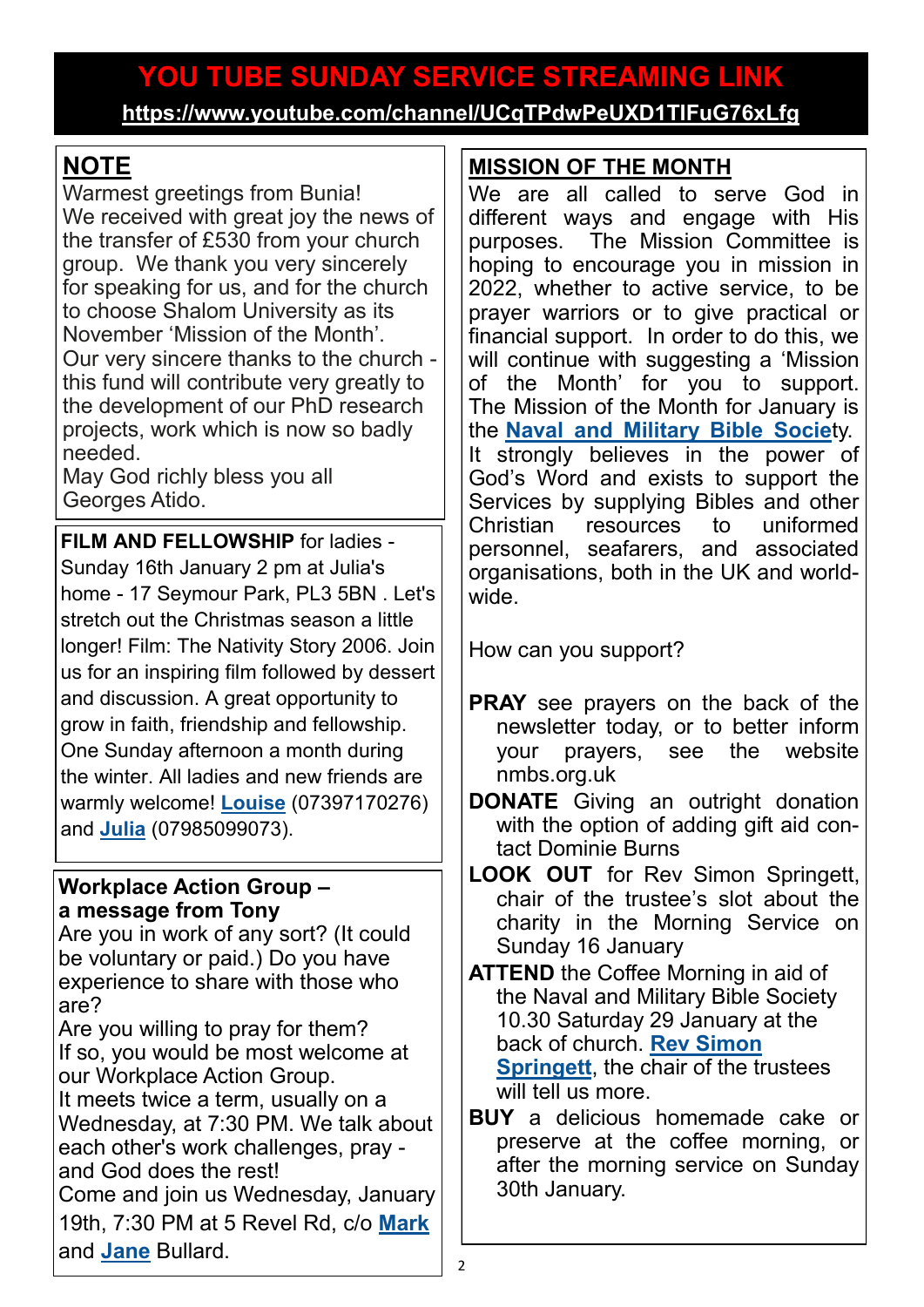### **MAGAZINE LINK**

#### **[https://www.emmanuelplymouth.co.uk/Publisher/File.aspx?ID=300357](https://emmanuelplymouth.co.uk/Publisher/File.aspx?ID=300357)**

#### **THE BOOK OF REVELATION**

From time to time I have run a series of evenings on how to read and understand the book of Revelation. One or two have expressed interest in it lately and I wondered if there might be enough people to warrant a series of such meetings. *It*'s a wonderful book, often ignored because of its complexity, but given a guide,

*it's not that hard!And certainly yields great blessings.* 

Please text, email, phone, message on Facebook, or even talk to me face to face if you are interested! Rev Karl.

Mob: 07921173165, **[karl.freeman@emmanuelplymouth.co.uk](mailto:karl.freeman@emmanuelplymouth.co.uk)** 01752 248601.

#### **THE BEREAVEMENT JOURNEY**

Commencing mid FEBRUARY 2022, a series of six sessions will be offered, looking at the Bereavement Journey. Whilst we would like to run the course face to face, in the light of Omicron, it may prove necessary to move it online, using Zoom. The sessions are designed to help people work through their grief and are suitable for anyone who has lost someone close to them at any time. The format for the first five sessions will be two short films produced by Holy Trinity Church Brompton, followed by a time of discussion, wherein you can say as little or as much as you feel comfortable with. The final sixth session is optional and will cover faith questions in bereavement from a Christian perspective.

If you, or someone you know, would like to know more, please contact **[Kathryn](mailto:kmcguinness59@gmail.com)  [McGuinness](mailto:kmcguinness59@gmail.com)** or refer to the church's website where a link to a short promotional film can be found.

#### **SUNDAY CARVERY LUNCH**

Informal fellowship over Sunday lunch. **[Stan Porter](mailto:stanlaptop@blueyonder.co.uk)** has taken over from Steve organising the carvery lunch at Raffles  $(E6.50, children)$  half price). All welcome, but please contact Stan if possible before Thursdays or put your name on the board at the church

#### **Darryl's licensing as Priest-in-Charge of St Paul's**

#### **January 23rd 10.00am at St Paul's**

We are reorganising clergy responsibilities, so that **[Darryl](mailto:darryl.cree@emmanuelplymouth.co.uk)** is becoming Priest-in-Charge at St Paul's.

His licensing service will be conducted by Bishop Nick, next Sunday.

If you would like to bless Darryl and stand with the people of St Paul's in this momentous step toward greater independence as they become a conventional district, we would love to see you.

Tony will continue to do the day-to-day work at St Paul's, until Darryl takes over fully upon his retirement in June. Tony will then work across both churches.